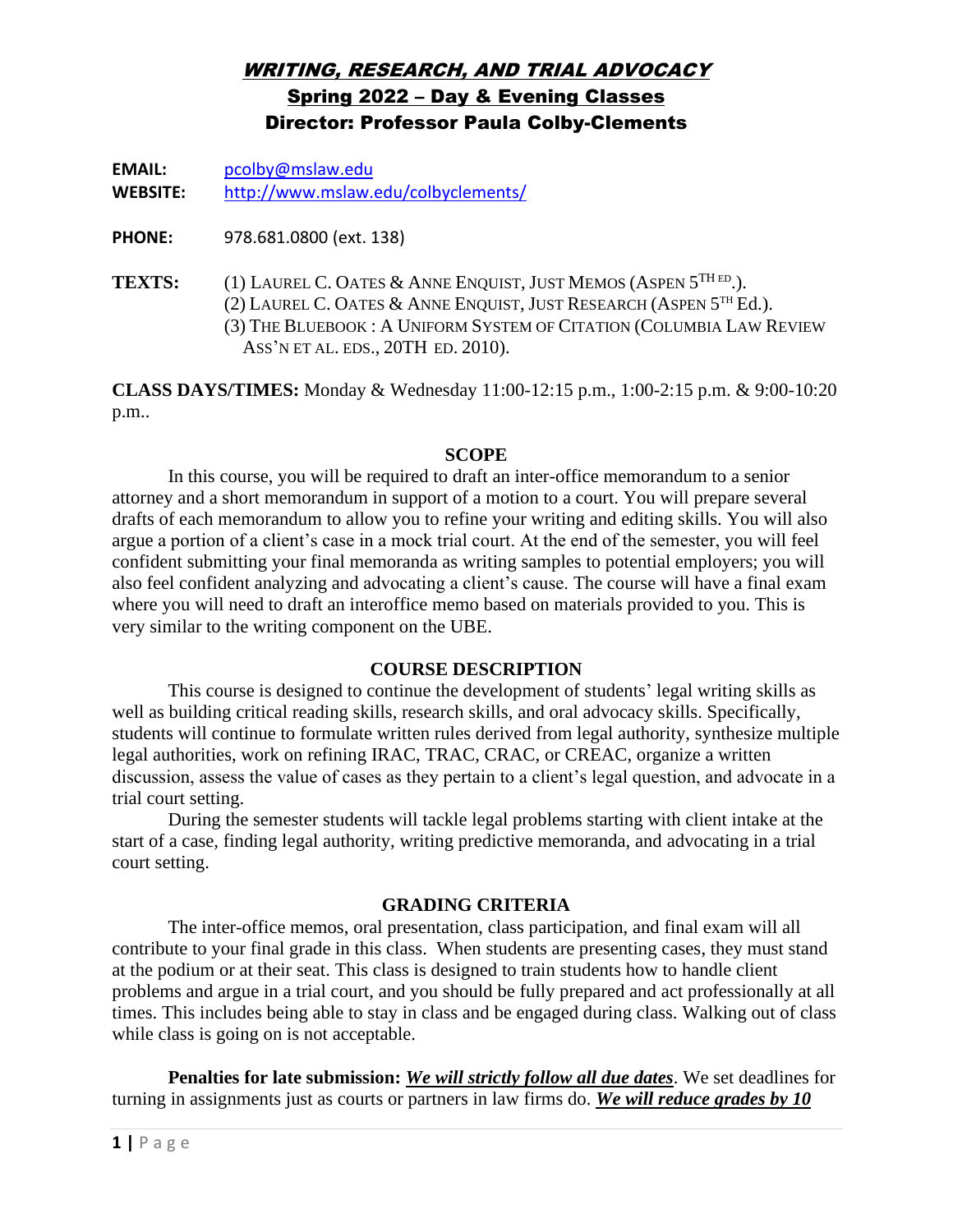# WRITING, RESEARCH, AND TRIAL ADVOCACY Spring 2022 – Day & Evening Classes

Director: Professor Paula Colby-Clements

*points on papers that are turned in late on the due date.* Further, *we will reduce your grade by an additional 10 points for each subsequent day the paper is late after the initial due date. We do not grant grace periods.* 

**Potential Points Awarded for Each Assignment**:

| <b>Assignment</b>    | <b>Points</b> |
|----------------------|---------------|
| In-Class             | 50            |
| Closed Memo 1        | 50            |
| Closed Memo Final    | 75            |
| Open Memo 1          | 50            |
| Open Memo Final      | 75            |
| <b>Client Letter</b> | 25            |
| Trial Court Memo     | 50            |
| Final Oral Argument  | 25            |
| Final Exam           | 125           |
| <b>Total</b>         | 525           |

**Attendance Policy:** Students must attend all classes. If a student has more than one unexcused absence, we will lower his or her final course grade by 1/3. Any student who misses an in-class assignment will not be allowed to make it up, unless the student has informed the instructor that he or she will not be able to attend class that day. In other words, communication after you have missed something is never going to be acceptable.

### **ASSIGNMENTS DUE FOR EACH CLASS**

**Week of January 17th**: Understanding the legal system and authority. How do we decide which cases or statutes are most important? What law binds Massachusetts trial courts? How do we rank authority by paying attention to key components in a case (relevance, date, place, court)? What are legal citations?

Monday: No Class MLK Day Wednesday: Introduction to legal authority. **Required Reading**: *Just Memos* **Chapters 1-5**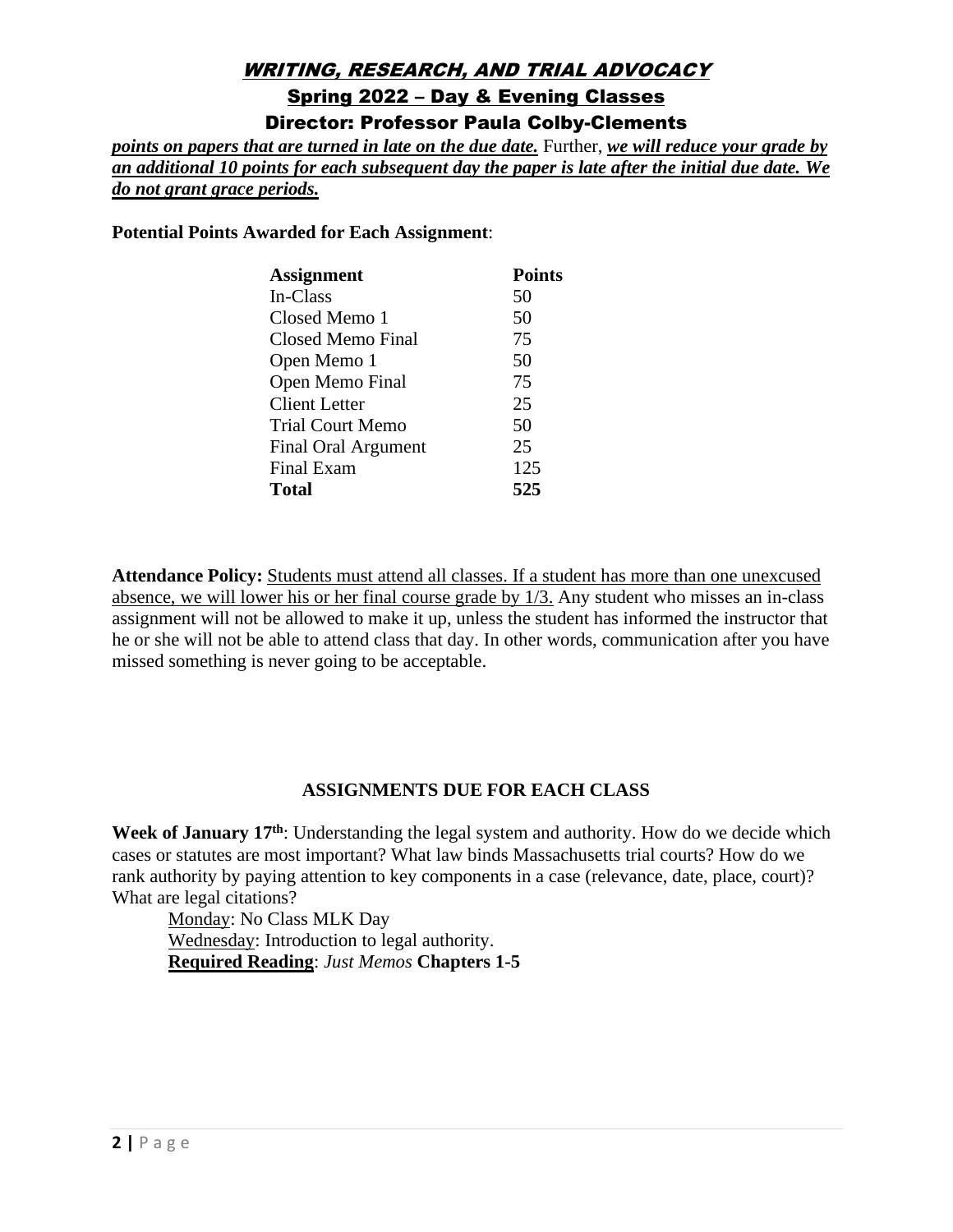Week of January 24<sup>th</sup>: Discussion of closed memo problem. How do I identify the legal issue in a client's case after the intake? What is the format of an interoffice memo? How do I read case law with a view towards using that case to analyze a client's legal problem?

Monday: Introduction to bluebook and concept of legal citation. Assignment of closed Memo problem. *In-Class Assignment 1:* Draft the Issue for the Closed Memo.

Wednesday: Discussion of authority for the closed memo. Students will get back In Class 1 with instructor's comments.

## **Required Reading**: *Just Memos* **Chapters 6-9**, *Just Research* **Chapters 1 & 2**

**Week of January 31st**: Development of the closed memo problem. Who is my audience? How do I write a legal memorandum to a senior partner describing the state of the law and predicting how a judge will apply the law to a client's case? How do I synthesize the case law to create a rule that can be applied to my client's case?

Monday: Continued discussion of authority for closed memo. *In-Class Assignment 2:*  Synthesis Exercise.

Wednesday: Students will get back last Wednesday's graded in class assignment to review instructor's comments. *In Class Assignment 3*: Draft Headings & Point Headings. Over the weekend, students should create an outline of the closed memo to discuss on Monday.

### **Required Reading**: *Just Memos* **Chapter 8-11**

Week of February 7<sup>th</sup>: How do I convert an outline of my memo to final memo format? How do I refine the case discussion using IRAC?

Monday: *In Class Assignment 4:* Draft the thesis paragraph for the closed memo. Discussion of student outline and final discussion of putting together the closed memo.

Wednesday: FIRST DRAFT OF CLOSED MEMO DUE AT START OF CLASS. *In Class Assignment 5:* Editing Exercise. Students should bring 2 copies of their memo. One to hand in to the Professor and one to use during the self-editing exercise.

# **Required Reading**: *Just Memos* **Chapters 12**; *Just Research* **Chapter 3**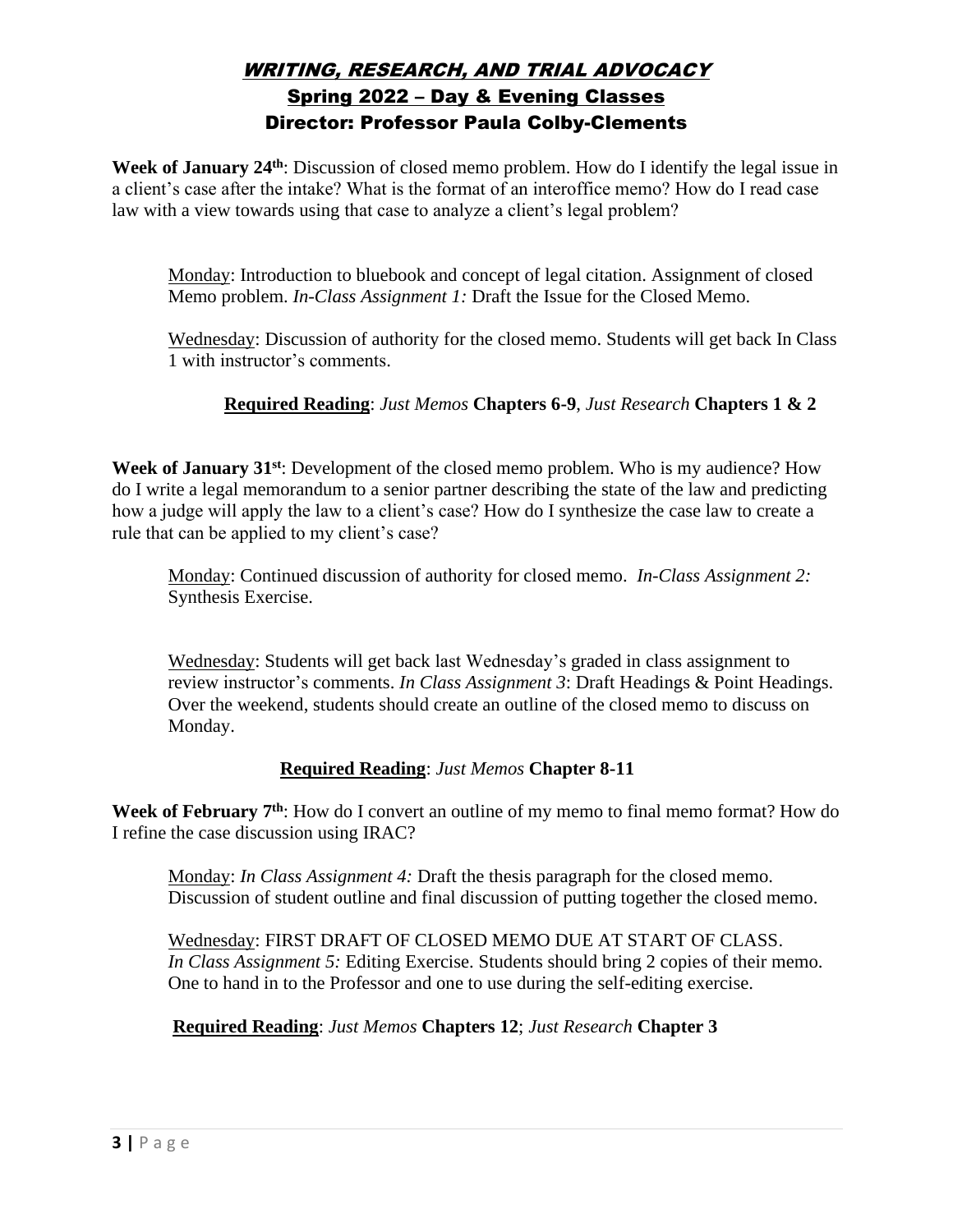Week of February 14<sup>th</sup>: Understanding the law library: Where do I go to find information about the legal implications of my client's problem? Where do I look for the most relevant and binding authority? What resources are available to help me solve my client's problem? How do I select

the right authority? How do I identify the legal problem in my client's case? How do I develop a research strategy?

Monday: Conferences: *Students meet with instructors individually to review instructors' comments on first draft of Closed Memo.*

Wednesday: FINAL DRAFT OF CLOSED MEMO DUE AT START OF CLASS.

## **Assignment of Open Memo Problem & WESTLAW TRAINING.**

## **Required Reading**: *Just Research* **Chapters 4-9**

Week of February 21<sup>st</sup>: Further Discussion of the Open Memo problem. How do I begin to decide on the authorities I will use in my memo? How do I refine my plan? How do I know if I need to keep looking for authority, or if I have exhausted my research efforts?

#### Monday:  **LEXIS TRAINING**

Wednesday: Discussion of Open Memo Problem & Library Tour. *In-Class Assignment 6*: Draft the Issue for the Open Memo.

**Required Reading**: *Just Memos – review* **Chapters 6-12.**

**Week of February 28th:** Further Discussion of Open Memo Problem.

Monday: Discussion of Open Memo Problem and results of student research.

Wednesday: Discussion of Student Research/Case Presentations.

# **Required Reading:** *Just Memos* **review Chapters 6-12**.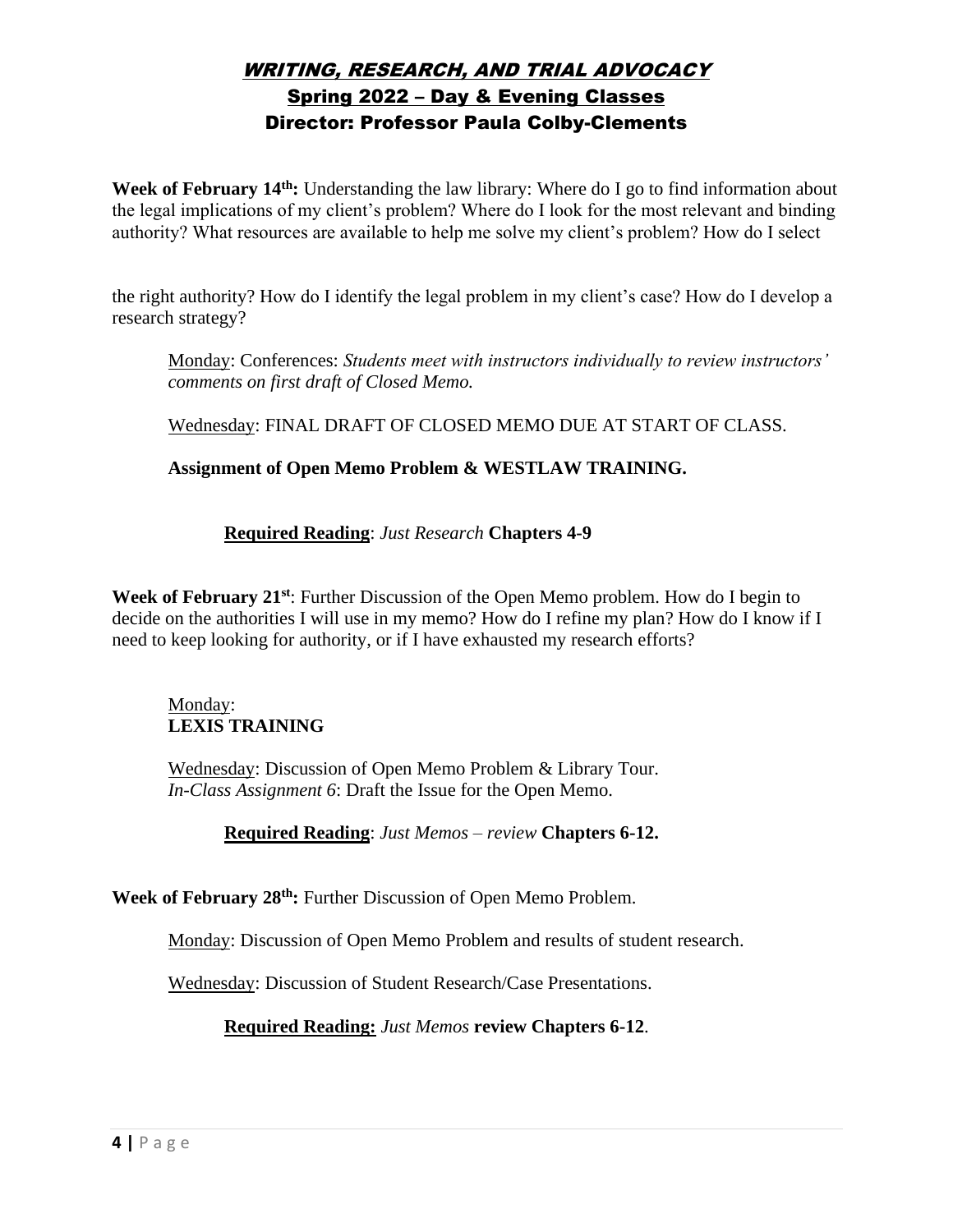Week of March 7<sup>th</sup>: *Students must be prepared to present at least three cases a day to the class for the next two weeks of classes; students should have written briefs prepared for all these cases.* 

Monday: Discussion of student research/Case Presentations.

Wednesday: Case Presentations. /*In-Class #7 Citation Exercise.*

**Required Reading:** Cases students have found through individual research &

#### **Week of March 14 th**: **No Classes. Spring Break**

**Week of March 21st**: Students will continue to present the cases they have found for their open memo. Students will be questioned on critical aspects of the cases, so the class can determine whether the authority is useful to their client's problem.

Monday: Wrap up discussion of open memo and answer any final student questions. *In Class 8:* Draft Headings and Point Heading for Open Memo.

## Wednesday: **FIRST DRAFT OF OPEN MEMO DUE AT THE START OF CLASS.**

Now that I've predicted the likelihood of success of my client's case, how do I inform the client of my findings? What information should I include in a client letter? What information should I omit from a client letter? How and when do I communicate with clients electronically? What are the advantages and disadvantages of electronic communication? What is proper e-mail etiquette?

Review materials on client letters; draft client letter and *e-mail to instructor before Monday's class.* 

**Required Reading:** Cases students have found through individual research; *Just Memos*, **Chapter 15**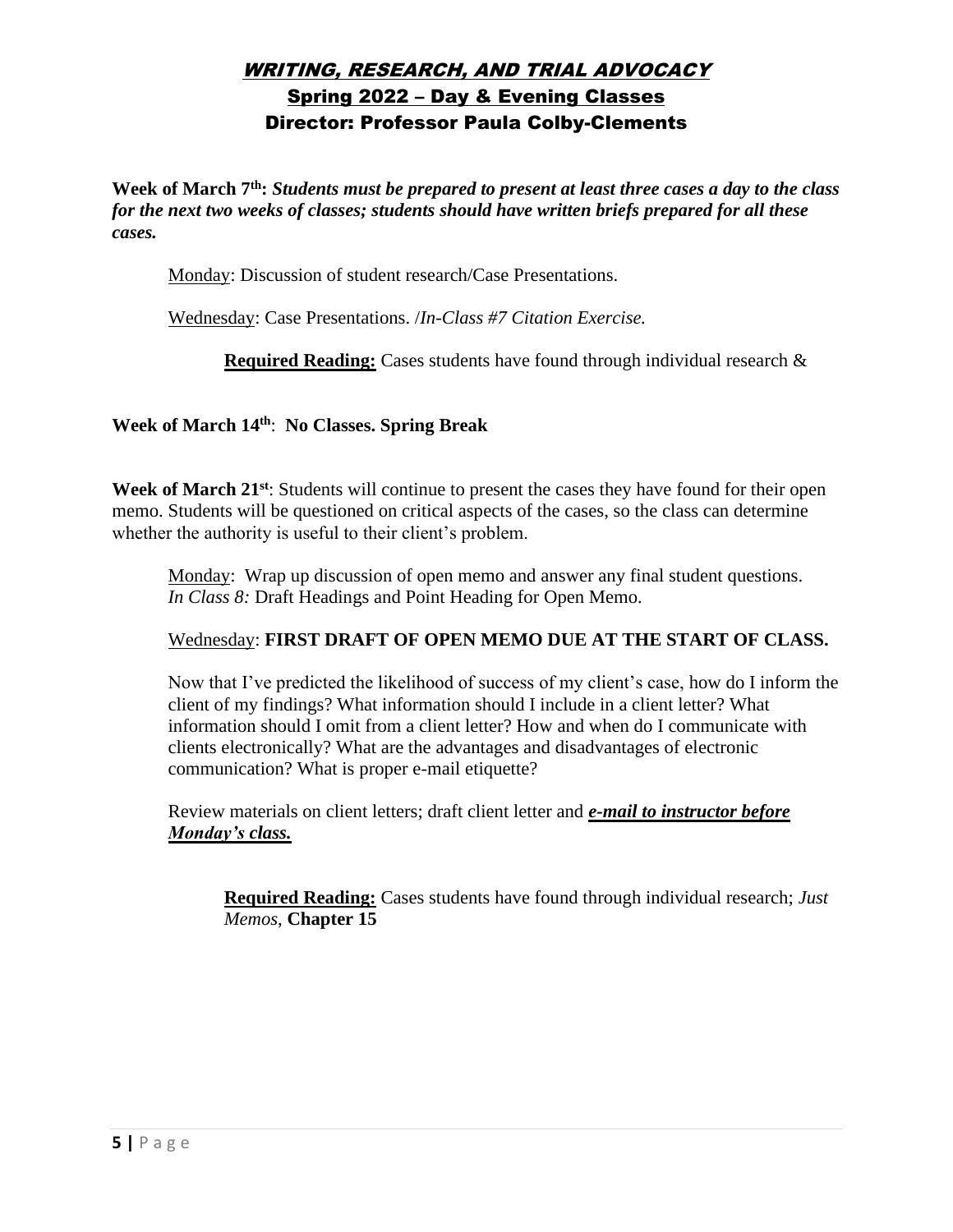**Week of March 28th**:

Monday: CLIENT LETTER DUE AT START OF CASS. **Introduction to the Trial Memo** and format of the Trial Memo. *In-Class Assignment 9*: *Draft the legal issue before the trial court.*

Wednesday: Conferences on First Draft of Open Memo

Week of April 4<sup>th</sup>: Preparing to transition to documents drafted for courts rather than inter-office memoranda. Editing and refining legal analysis. Discussion of trial memo along with authorities. By this week students should have authority that supports the grounds for their motion. Students should come to class with briefs of the cases they plan to use in the trial memo.

Monday: FINAL DRAFT OF OPEN MEMO DUE AT START OF CLASS. Continue discussion of Research and Authority for Trial Memo. Wednesday: Oral Argument Overview & Judge's Videos. *In-Class #10: Oral Argument Critique*.

**Required Reading:** Materials on drafting documents to trial courts.

Week of April 11<sup>th</sup>: Oral advocacy: How do I take the information in my predictive memo and present the authorities to persuade a judge to rule in my client's favor? What is a motion? How do I refine my arguments to focus on the specific issue before the trial court? How do I take the information in my predictive memo and begin to rank and analyze the authority to persuade a judge to hold in favor of my client?

> Monday**:** Preparation for trial court arguments: Practice, practice, practice! Wednesday: Preparation for trial court arguments: Practice, practice, practice!

**Week of April 18th**: Oral Advocacy:

Monday: **No School Patriot's Day**

Wednesday: Oral Argument Practice